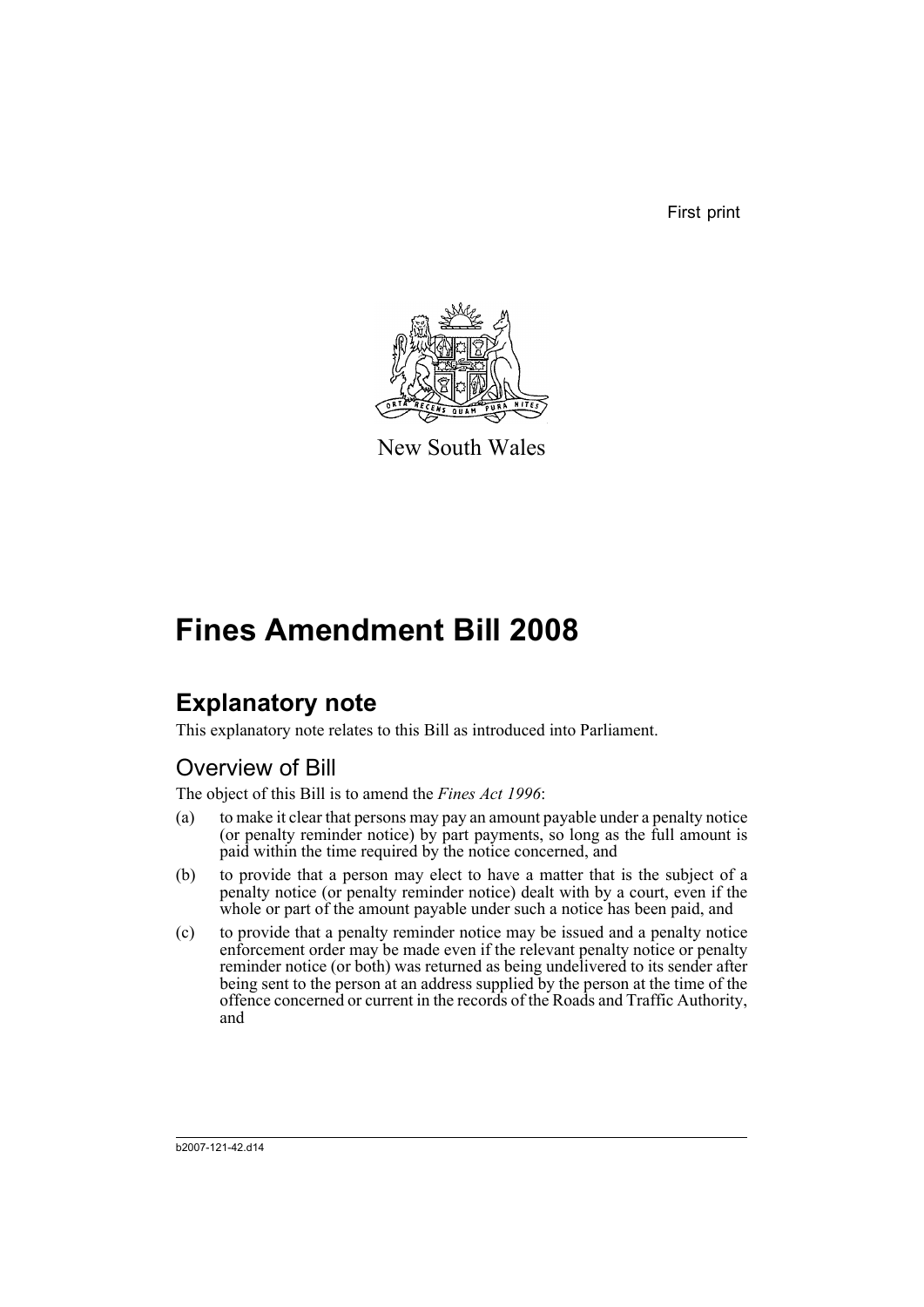Explanatory note

- (d) to clarify the manner in which a person served with a penalty reminder notice for a vehicle or vessel offence may name some other person as the person who was in charge of the vehicle or vessel concerned at the relevant time relating to the offence, and
- (e) to make amendments consequential on the merging of the Infringement Processing Bureau and the State Debt Recovery Office, and
- (f) to allow the State Debt Recovery Office and its staff to disclose information to certain tax and other officers, and
- (g) to make other miscellaneous amendments, and
- (h) to make law revision amendments and amendments of a savings and transitional nature.

The Bill also amends the *Criminal Procedure Act 1986* to make it clear that criminal proceedings relating to an offence for which a penalty notice was issued, the prosecutor of the offence may be represented and appear by a police prosecutor.

The Bill also makes a consequential amendment to the *Road Transport (Driver Licensing) Act 1998*.

### Outline of provisions

**Clause 1** sets out the name (also called the short title) of the proposed Act.

**Clause 2** provides for the commencement of the proposed Act on the date of assent to the proposed Act.

**Clause 3** is a formal provision that gives effect to the amendments to the *Fines Act 1996* set out in Schedule 1.

**Clause 4** is a formal provision that gives effect to the amendments to the *Criminal Procedure Act 1986* and the *Road Transport (Driver Licensing) Act 1998* set out in Schedule 2.

**Clause 5** provides for the repeal of the proposed Act after the proposed Act has commenced. Once the proposed Act has commenced it will be spent and section 30 of the *Interpretation Act 1987* provides that the repeal of an amending Act does not affect the amendments made by that Act.

## **Schedule 1 Amendment of Fines Act 1996**

#### **Amendments relating to part payment of penalty amounts**

**Schedule 1 [2] and [8]** insert proposed sections 23 (1A) and 33 (2) into the *Fines Act 1996* (*the Principal Act*) to give effect to the object set out in paragraph (a) of the Overview above. The proposed provisions provide that a person may pay an amount payable under a penalty notice or a penalty reminder notice by part payments. However, the full amount payable is to be paid within the time required by the notice.

**Schedule 1 [3], [5] and [6] and Schedule 2.2** make consequential amendments.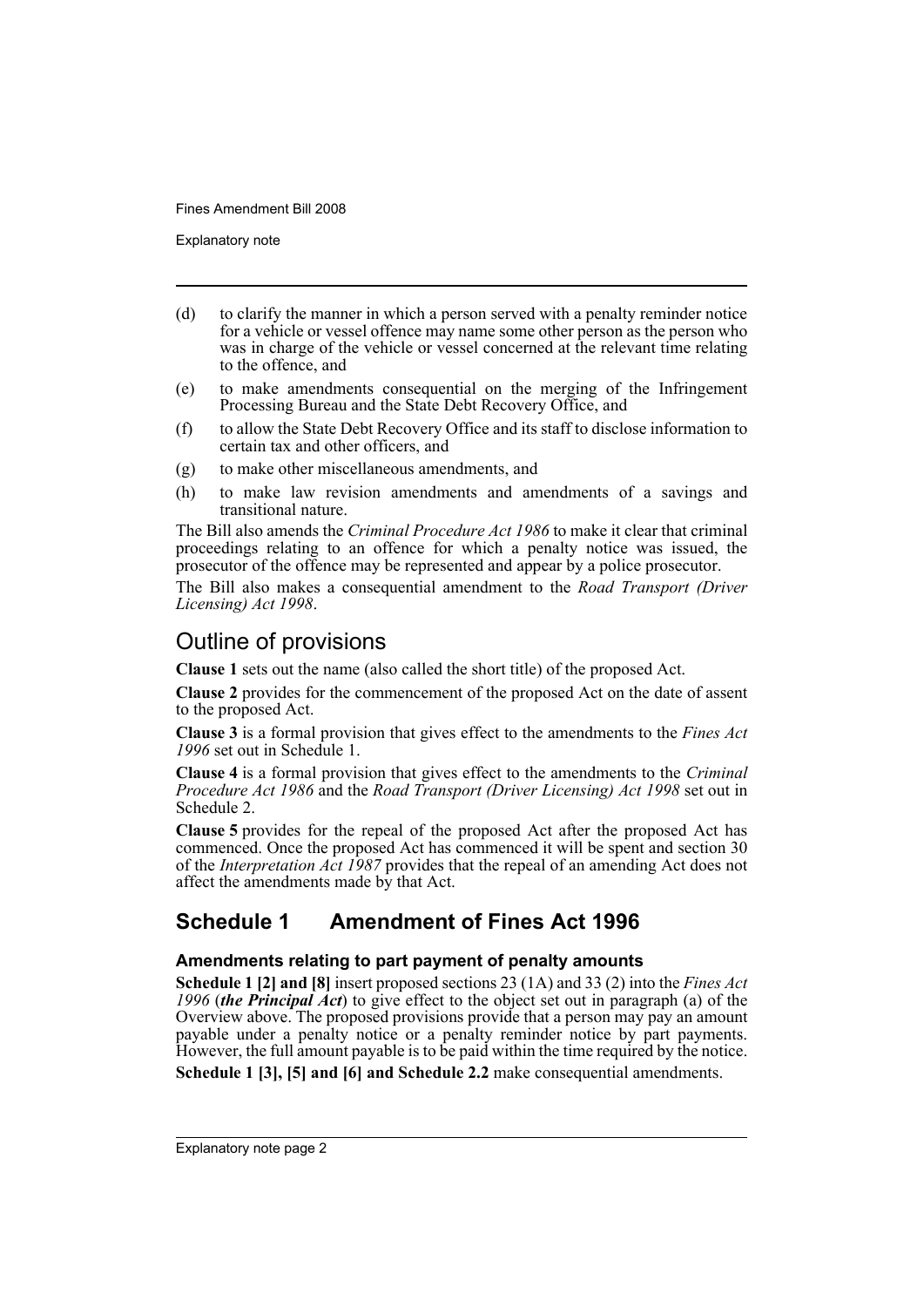Explanatory note

#### **Amendments relating to court election even if penalty amount has been paid**

**Schedule 1 [4], [10] and [11]** insert proposed section 23A into, and amend section 36 of, the Principal Act to provide that a person may elect to have a matter that is the subject of a penalty notice or penalty reminder notice dealt with by a court, even if the whole or part of the amount payable under such a notice has been paid. Such an election must be made not later than 90 days after the penalty notice was served. Proposed sections 23A (3) and 36 (5) deal with the consequences of making such an election after any such penalty amount has been paid.

#### **Amendments relating to certain notices sent to recently reported address and returned to sender**

Sections 25 and 26 of the Principal Act provide that a penalty reminder notice may be issued and served on a person if a penalty notice was served on the person and it appears that the amount payable under the penalty notice has not been paid within the time required by the notice. Section  $42(1)$  of the Principal Act provides that a penalty notice enforcement order may be made only if a penalty notice and a penalty reminder notice have been served on the person.

**Schedule 1 [31]** inserts proposed section 126A into the Principal Act to provide that:

- (a) despite sections 25 and 26, a penalty reminder notice may be issued to and served on a person even if the penalty notice to which it relates was returned as being undelivered to its sender after being sent to the person at the person's recently reported address, unless the appropriate officer concerned has received some other evidence that the penalty notice was not served on the person, and
- (b) despite section 42 (1), a penalty notice enforcement order may be made in relation to an offence even if the penalty notice or a penalty reminder notice (or both) in relation to the offence was returned as being undelivered to its sender after being sent to the person at the person's recently reported address, unless the State Debt Recovery Office has received some other evidence that the penalty notice was not served on the person.

A *recently reported address*, in relation to a penalty notice or penalty reminder notice sent to a person, is defined in the proposed section to mean:

- (a) if, at the time the offence concerned is alleged to have been committed:
	- (i) an address was duly supplied by the person to an appropriate officer in response to a request for that address, and

(ii) the person had a legal obligation to supply the address to that officer,

unless paragraph (b) applies—the address so supplied, or

(b) if, after an address was supplied to an appropriate officer in accordance with paragraph (a), the records of the Roads and Traffic Authority in relation to a current driver licence or vehicle registration were altered to show a different address for the person—that address, or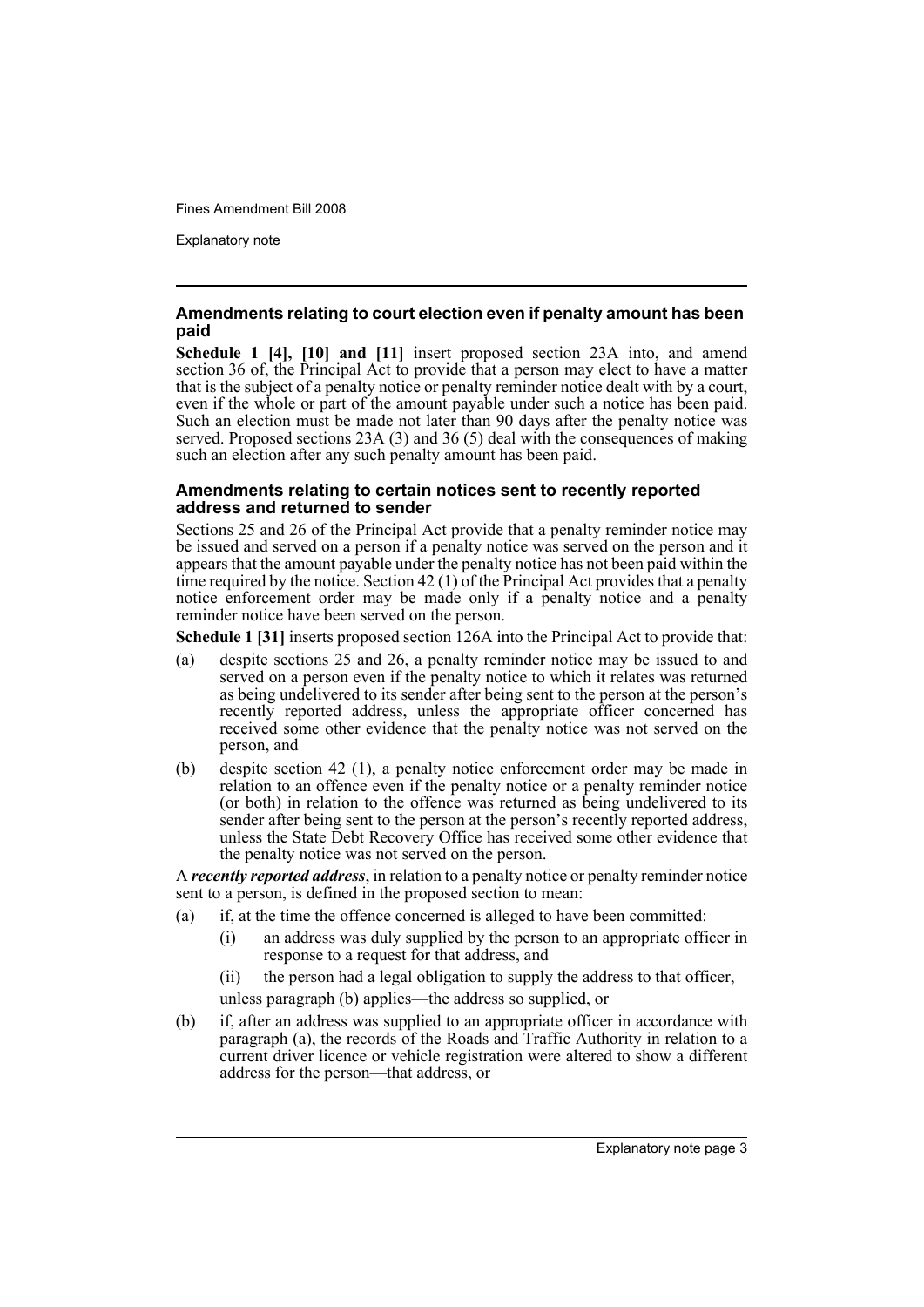Explanatory note

(c) in any other case—an address shown in the records of the Roads and Traffic Authority in relation to a current driver licence or vehicle registration as the address of the person.

**Schedule 1 [21]** inserts proposed section 49 (2) (a1) into the Principal Act to provide that the State Debt Recovery Office must grant annulment of a penalty notice enforcement order if satisfied that the penalty reminder notice, or both the penalty notice and the penalty reminder notice, in relation to a particular offence were returned as being undelivered to its sender after being sent to the person at the person's recently reported address and notice of the enforcement order was served on the person at a different address.

**Schedule 1 [22]** inserts proposed section 49 (8) into the Principal Act to make it clear that the State Debt Recovery Office may still grant an application for annulment (and annul the penalty notice enforcement order) on the ground that the person was not aware that a penalty notice had been issued until the enforcement order was served even if proposed section 126A permitted the issue and service of a penalty reminder notice in relation to a particular offence referred to in the enforcement order or permitted the making of the penalty notice enforcement order (or both).

#### **Amendments relating to method of naming other person in charge of vehicle or vessel at time offence occurred**

Section 38 of the Principal Act provides that a person on whom a penalty reminder notice is served in relation to a vehicle or vessel offence is not liable to make any payment under the penalty notice if the person on or before the due date specified in the penalty reminder notice supplies by statutory declaration the name and address of some other person who was in charge of the vehicle or vessel concerned at all relevant times relating to the offence. It is an offence under section 25 of the *Oaths Act 1900* to wilfully and corruptly make and subscribe a statutory declaration, knowing it to be untrue in any material particular. The offence carries a maximum penalty of imprisonment for  $\overline{5}$  years.

**Schedule 1 [12] and [13]** amend section 38 of the Principal Act to provide that such a person is to give the name and address of the person in charge of a vehicle or vessel in a notice that:

- (a) is verified by statutory declaration, and
- (b) is given to the appropriate officer for the penalty notice to which the penalty reminder notice relates (or other person or body specified in the penalty reminder notice).

**Schedule 1 [16]** inserts proposed section 38 (3A) and (3B) into the Principal Act. Proposed section 38 (3A) makes it an offence for a person, in such a notice, to make a statement or provide information knowing that it is false or misleading in a material particular. The offence is to carry a maximum penalty of 50 penalty units (currently \$5,500). Proposed section 38 (3B) makes it clear that if the same facts establish an offence under section 38 and an offence under the *Oaths Act 1900*, the person is not liable to be convicted of both offences.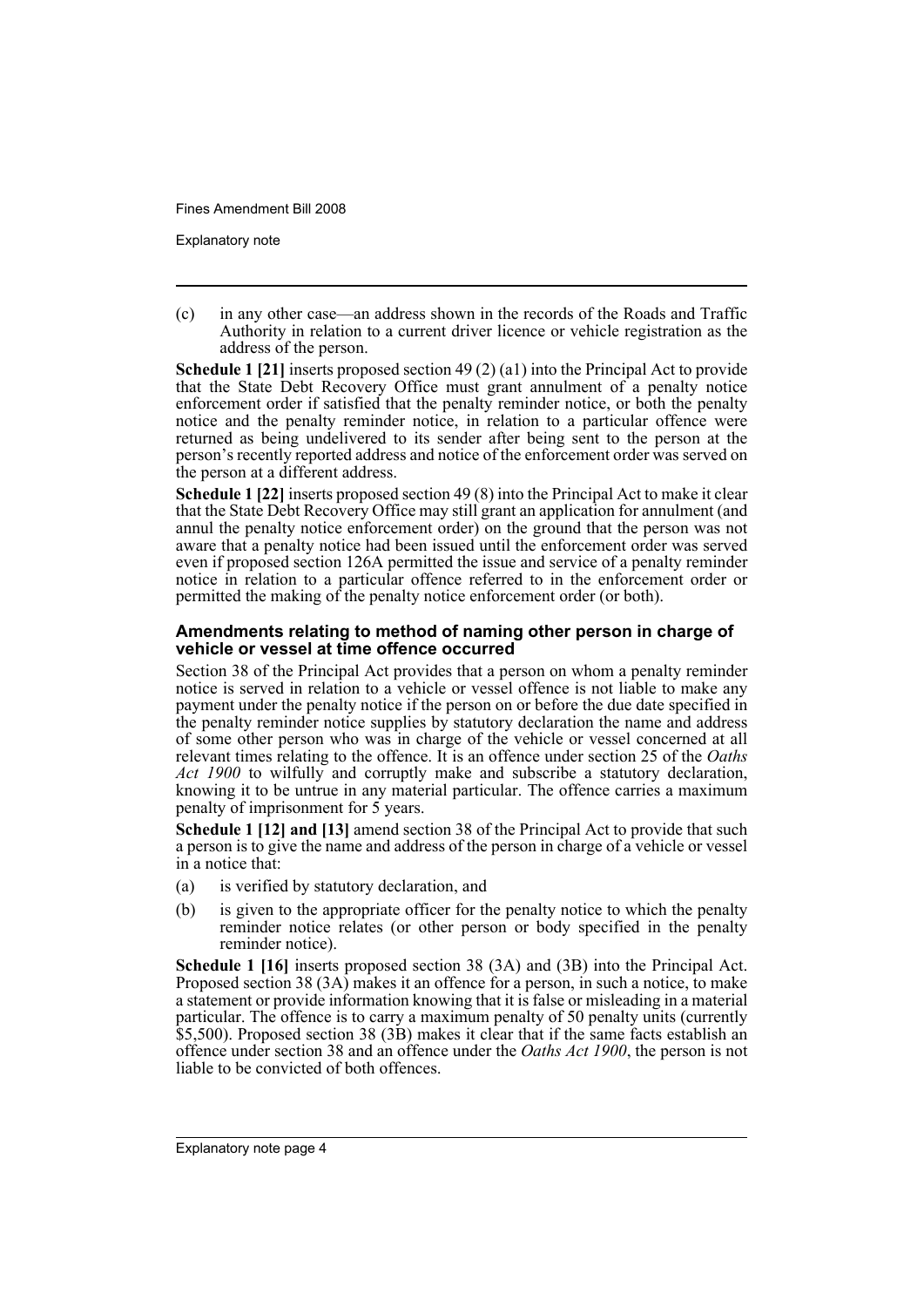Explanatory note

**Schedule 1 [7], [14], [15] and [17]** make consequential amendments.

#### **Amendments consequent on the merger of the State Debt Recovery Office and the Infringement Processing Bureau**

The following proposed amendments relating to the administration and execution of the Principal Act are made as a consequence of the merger of the State Debt Recovery Office and the Infringement Processing Bureau.

**Schedule 1 [18]** replaces section 41 of the Principal Act to make it clear that the State Debt Recovery Office may, on application by an appropriate officer for a penalty notice or its own initiative, make a penalty notice enforcement order. **Schedule 1 [19], [24] and [25]** make consequential amendments.

**Schedule 1 [26]** inserts proposed section 100 (4A) into the Principal Act to provide that an order under section 100 allowing further time to pay a fine may be amended or revoked by a further order made on the application of the person liable to pay the fine or on the State Debt Recovery Office's own initiative.

**Schedule 1 [27]** clarifies the functions of the State Debt Recovery Office with respect to the types of arrangements that it may enter into with persons who issue penalty notices, or on whose behalf penalty notices are issued, regarding such penalty notices.

#### **Amendment relating to delegations**

**Schedule 1 [28]** inserts proposed section 116A into the Principal Act to provide that the State Debt Recovery Office may delegate the exercise of certain of its functions under that Act.

#### **Amendments relating to disclosure of certain information to tax and other officers**

Section 117A of the Principal Act sets out the circumstances in which the State Debt Recovery Office, the Director of the Office, a member of the staff of the Office and other persons engaged in the administration of that Act may disclose personal information obtained in relation to a person in the administration or execution of that Act.

**Schedule 1 [29]** inserts proposed section 117A (1) (a1) and (a2) to provide that such information may also be disclosed to:

- (a) a tax officer for the purposes of the administration or execution of a taxation law, and
- (b) a person engaged in the administration or execution of the following laws for the purposes of the administration or execution of those laws:
	- (i) the *First Home Owner Grant Act 2000* or a corresponding law of another State or a Territory,
	- (ii) the *Unclaimed Money Act 1995*.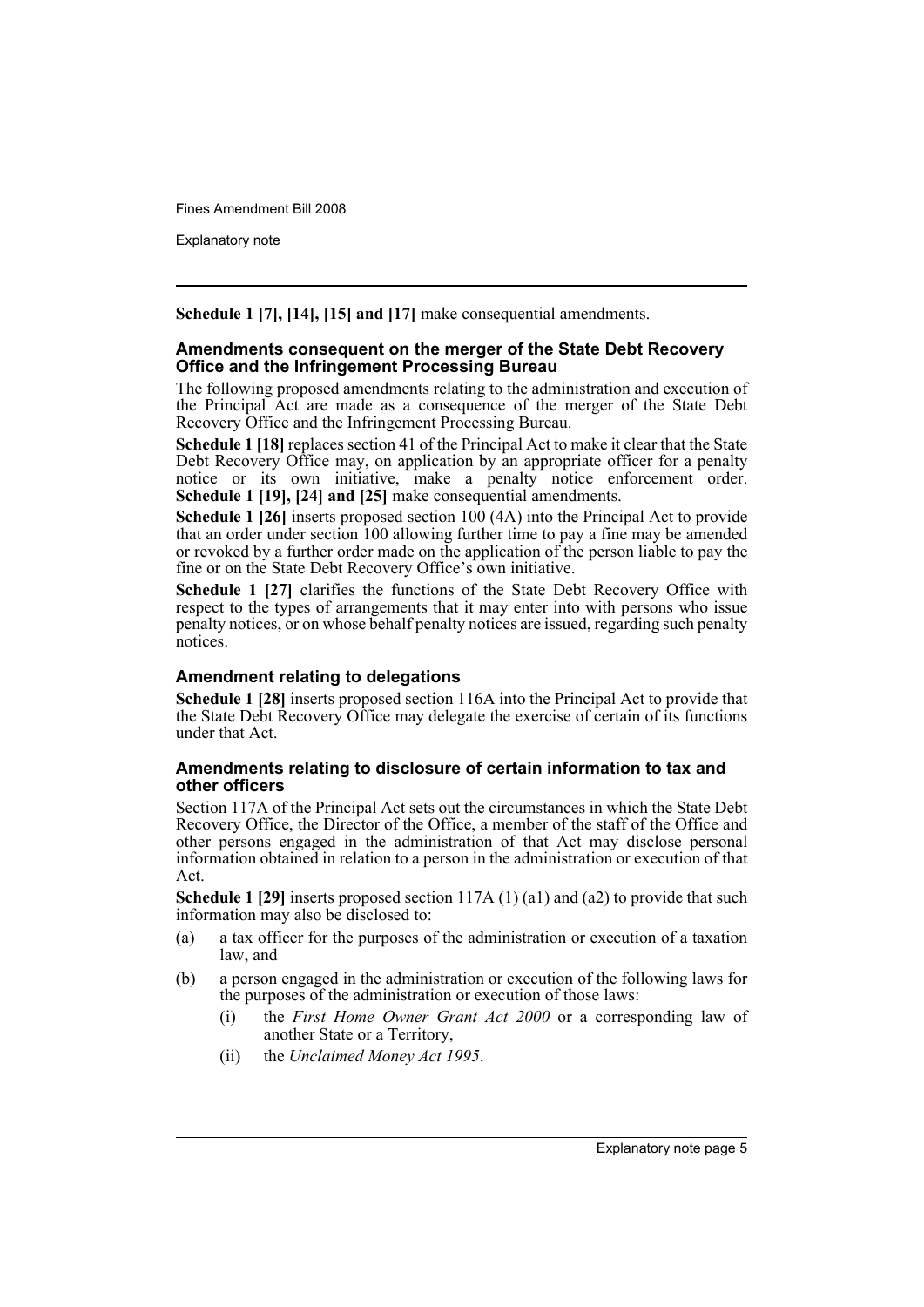Explanatory note

**Schedule 1 [30]** inserts proposed section 117A (3A) into the Principal Act to provide that a tax officer who has obtained personal information under proposed section 117A (1) (a1) may disclose that information, in accordance with the *Taxation Administration Act 1996*, as if that information had been obtained under or in relation to the administration of a taxation law.

#### **Miscellaneous amendments**

**Schedule 1 [1], [9], [20] and [23]** make law revision amendments.

**Schedule 1 [32]** makes an amendment to enable regulations of a savings or transitional nature consequent on the enactment of the proposed Act to be made.

## **Schedule 2 Amendment of other Acts**

#### **Amendment in relation to police prosecutors**

**Schedule 2.1** inserts proposed section 36A into the *Criminal Procedure Act 1986*. The proposed section provides that in any criminal proceedings relating to an offence for which a penalty notice was issued, the prosecutor of the offence may be represented and appear by a police prosecutor. The proposed section also makes it clear that nothing in the section:

- (a) requires a police prosecutor to represent or appear for any person, or
- (b) prevents any person from appearing personally, or being represented and appearing by an Australian legal practitioner or other person empowered by an Act or other law to appear for the person, in any proceedings.

#### **Consequential amendment of Road Transport (Driver Licensing) Act 1998**

**Schedule 2.2** makes a consequential amendment to section 14 of the *Road Transport (Driver Licensing) Act 1998*. The amendment is consequent on the amendments made by **Schedule 1 [2] and [8]** relating to part payments.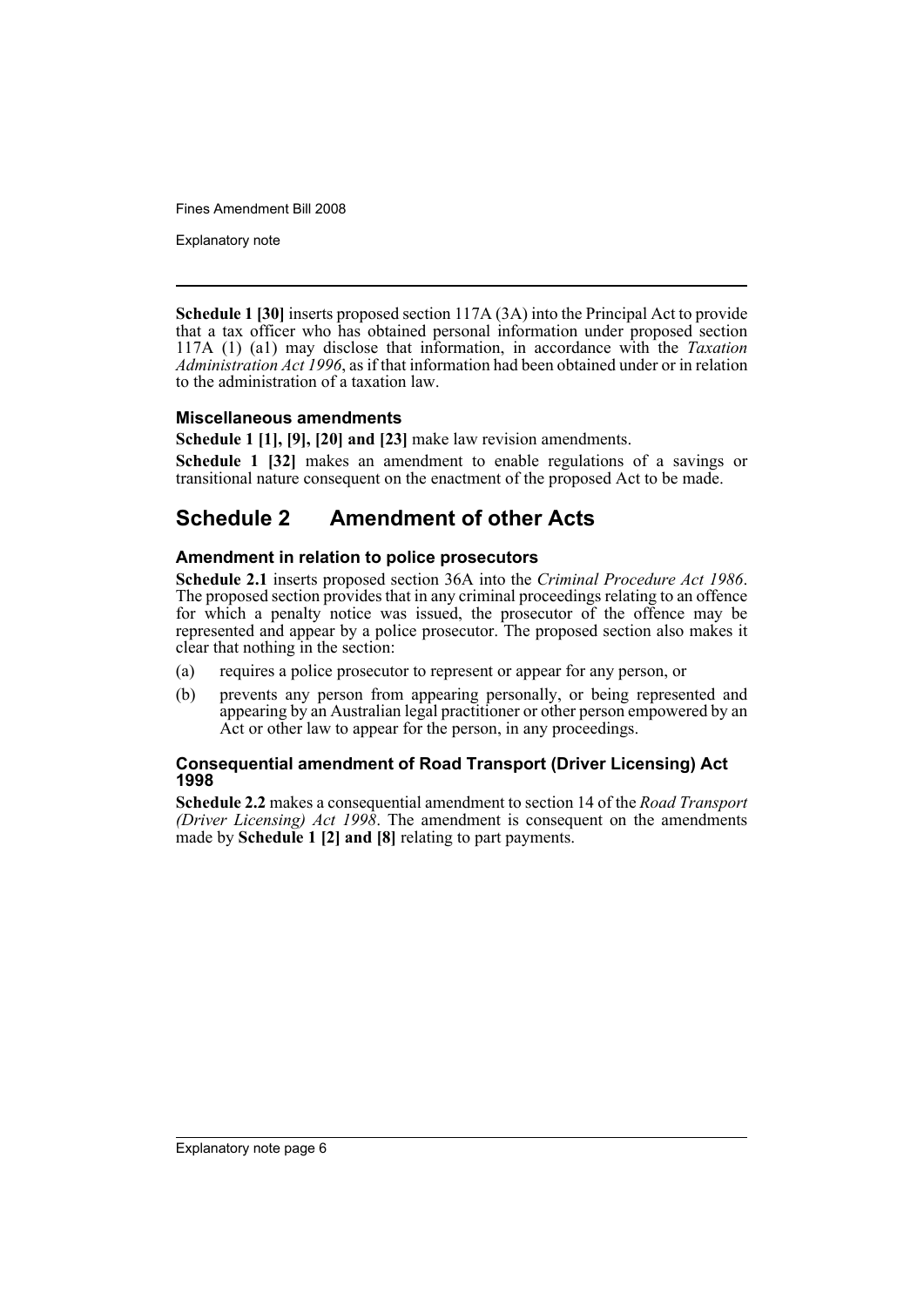First print



New South Wales

# **Fines Amendment Bill 2008**

## **Contents**

|   |                                        | Page |
|---|----------------------------------------|------|
|   | Name of Act                            |      |
|   | Commencement                           |      |
|   | Amendment of Fines Act 1996 No 99      |      |
| 4 | Amendment of other Acts                |      |
| 5 | Repeal of Act                          |      |
|   | Schedule 1 Amendment of Fines Act 1996 |      |
|   | Schedule 2 Amendment of other Acts     |      |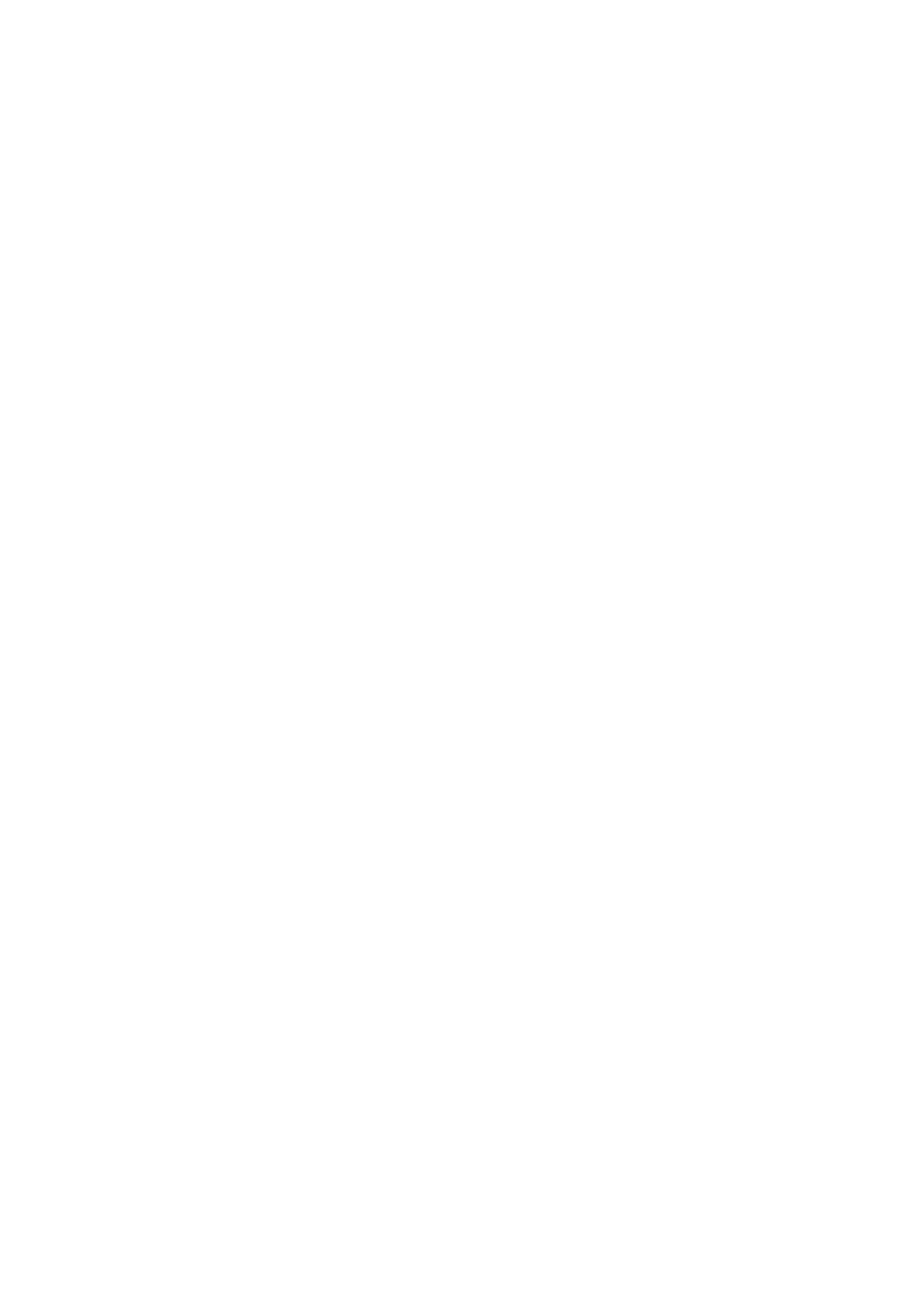

New South Wales

# **Fines Amendment Bill 2008**

No , 2008

### **A Bill for**

An Act to amend the *Fines Act 1996* in relation to the enforcement of fines and in relation to other matters concerning the administration of that Act; and for other purposes.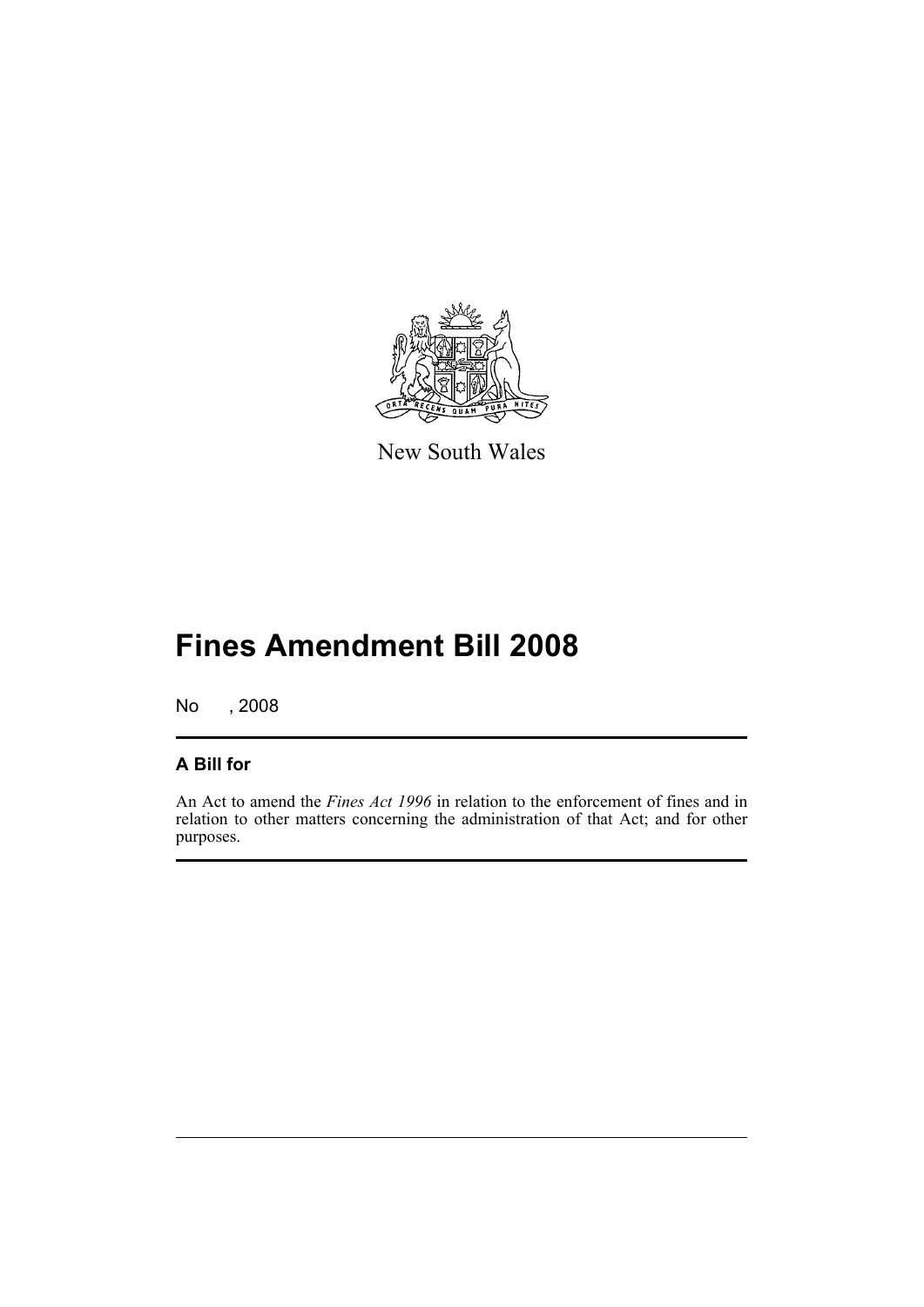#### Clause 1 Fines Amendment Bill 2008

<span id="page-9-4"></span><span id="page-9-3"></span><span id="page-9-2"></span><span id="page-9-1"></span><span id="page-9-0"></span>

|              |     | The Legislature of New South Wales enacts:                                                                                                                | 1              |
|--------------|-----|-----------------------------------------------------------------------------------------------------------------------------------------------------------|----------------|
| 1            |     | Name of Act                                                                                                                                               | 2              |
|              |     | This Act is the <i>Fines Amendment Act 2008</i> .                                                                                                         | 3              |
| $\mathbf{2}$ |     | <b>Commencement</b>                                                                                                                                       | 4              |
|              |     | This Act commences on the date of assent to this Act.                                                                                                     | 5              |
| 3            |     | Amendment of Fines Act 1996 No 99                                                                                                                         | 6              |
|              |     | The <i>Fines Act 1996</i> is amended as set out in Schedule 1.                                                                                            | $\overline{7}$ |
| 4            |     | <b>Amendment of other Acts</b>                                                                                                                            | 8              |
|              |     | The Acts specified in Schedule 2 are amended as set out in that<br>Schedule.                                                                              | 9<br>10        |
| 5            |     | <b>Repeal of Act</b>                                                                                                                                      | 11             |
|              | (1) | This Act is repealed on the day following the day on which this Act<br>commences.                                                                         | 12<br>13       |
|              | (2) | The repeal of this Act does not, because of the operation of section 30<br>of the <i>Interpretation Act 1987</i> , affect any amendment made by this Act. | 14<br>15       |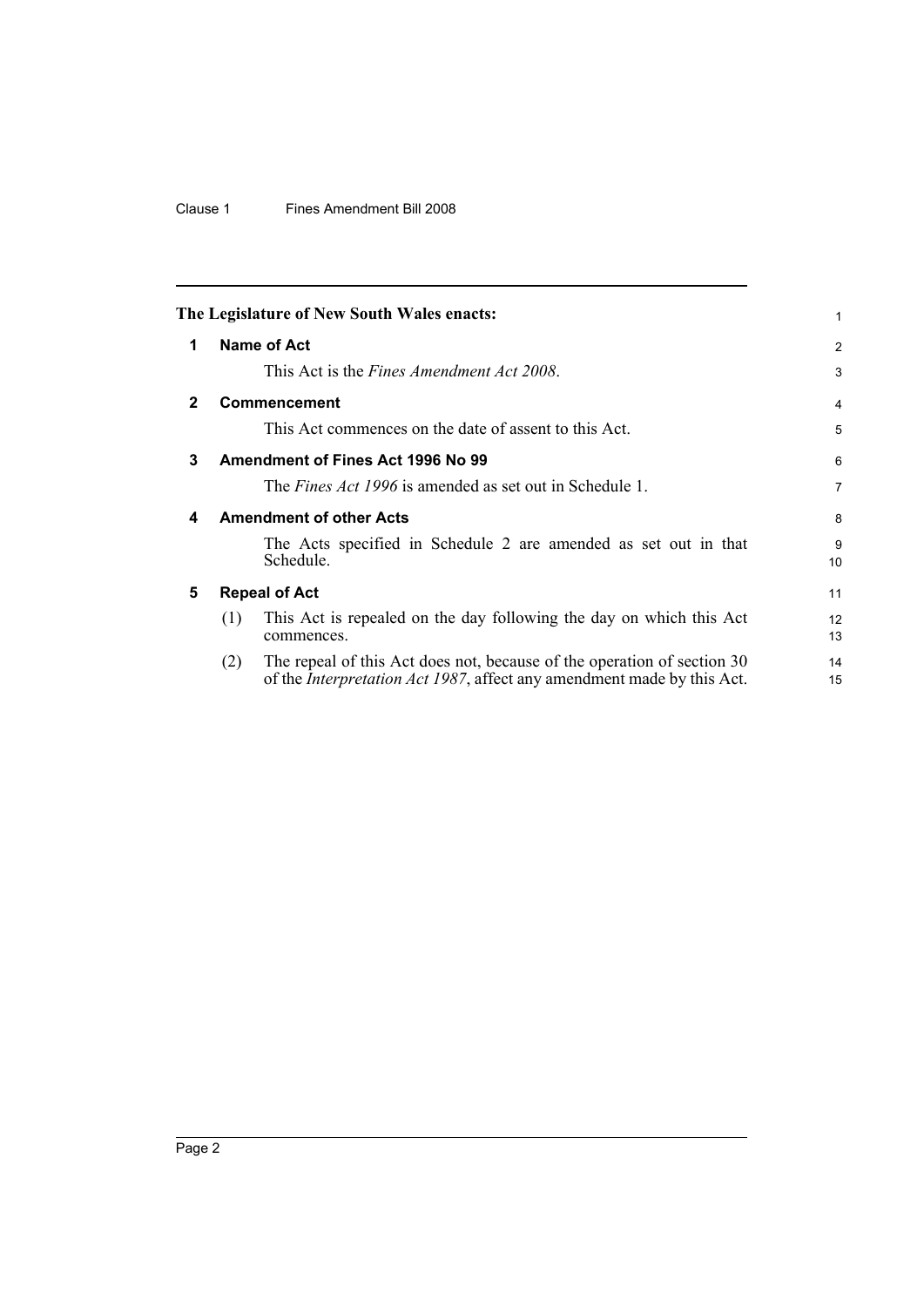Amendment of Fines Act 1996 Schedule 1

<span id="page-10-0"></span>

|       | <b>Schedule 1</b> |                       |                              | <b>Amendment of Fines Act 1996</b>                                                                                                                                                                                               | $\mathbf{1}$             |
|-------|-------------------|-----------------------|------------------------------|----------------------------------------------------------------------------------------------------------------------------------------------------------------------------------------------------------------------------------|--------------------------|
|       |                   |                       |                              | (Section 3)                                                                                                                                                                                                                      | $\overline{2}$           |
| [1]   |                   |                       | Section 15, heading          |                                                                                                                                                                                                                                  | 3                        |
|       |                   |                       | Insert "fine" after "court". |                                                                                                                                                                                                                                  | 4                        |
| $[2]$ |                   |                       |                              | Section 23 Payment of amount required by penalty notice                                                                                                                                                                          | 5                        |
|       |                   |                       | Insert after section 23 (1): |                                                                                                                                                                                                                                  | 6                        |
|       |                   | (1A)                  |                              | A person may pay the amount by part payments. However, the<br>full amount payable under a penalty notice is to be paid within the<br>time required by the notice.                                                                | $\overline{7}$<br>8<br>9 |
| [3]   |                   | <b>Section 23 (2)</b> |                              |                                                                                                                                                                                                                                  | 10 <sup>1</sup>          |
|       |                   |                       |                              | Omit "that amount". Insert instead "the full amount under a penalty notice".                                                                                                                                                     | 11                       |
| [4]   |                   | <b>Section 23A</b>    |                              |                                                                                                                                                                                                                                  | 12 <sup>2</sup>          |
|       |                   |                       | Insert after section 23:     |                                                                                                                                                                                                                                  | 13                       |
|       | 23A               |                       |                              | Person may elect to have matter dealt with by court                                                                                                                                                                              | 14                       |
|       |                   | (1)                   |                              | A person alleged to have committed or to be guilty of the offence<br>to which a penalty notice relates:                                                                                                                          | 15<br>16                 |
|       |                   |                       | (a)                          | has the right to elect to have the matter dealt with by a court<br>instead of under the statutory provision providing for the<br>issue of the penalty notice, and                                                                | 17<br>18<br>19           |
|       |                   |                       | (b)                          | may make that election:                                                                                                                                                                                                          | 20                       |
|       |                   |                       | (i)                          | in the manner specified in that statutory provision,<br>or                                                                                                                                                                       | 21<br>22                 |
|       |                   |                       | (i)                          | if no manner is specified in that statutory<br>provision—in the manner specified in the penalty<br>notice, or                                                                                                                    | 23<br>24<br>25           |
|       |                   |                       | (111)                        | if no manner is specified in that statutory provision<br>or in the penalty notice—in the manner specified by<br>the regulations.                                                                                                 | 26<br>27<br>28           |
|       |                   | (2)                   |                              | A person may make such an election even if the whole or part of<br>the amount payable under the penalty notice has been paid, but<br>such an election may not be made later than 90 days after the<br>penalty notice was served. | 29<br>30<br>31<br>32     |
|       |                   | (3)                   | been paid:                   | If a person elects under this section to have a matter dealt with by<br>a court after any amount payable under the penalty notice has                                                                                            | 33<br>34<br>35           |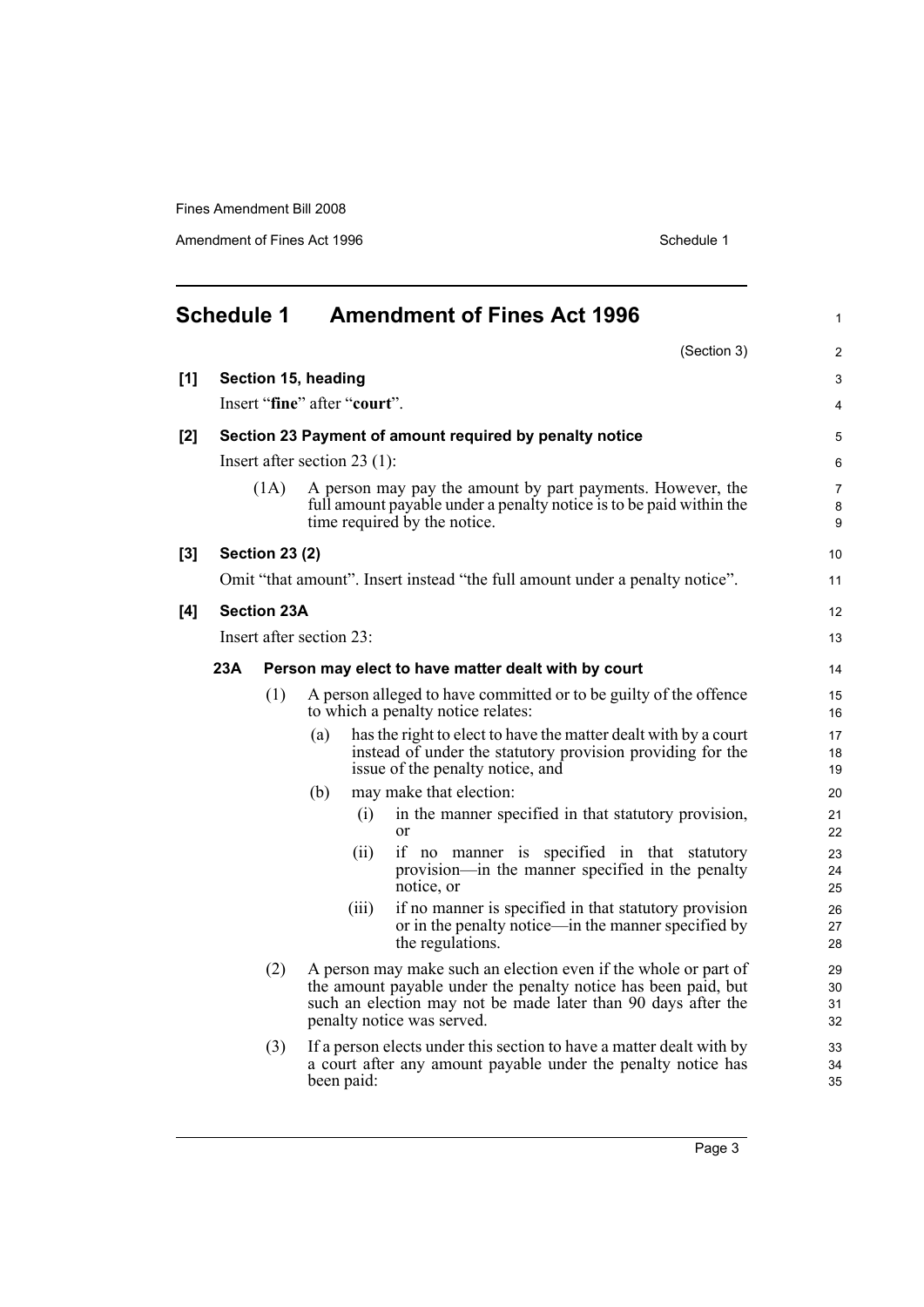| Schedule 1 | Amendment of Fines Act 1996 |
|------------|-----------------------------|
|------------|-----------------------------|

|      |       | (a) | section 23 (2) and the corresponding provision of the<br>statutory provision under which the penalty notice was<br>issued (being the provision that provides that if an amount<br>is paid under the penalty notice, no person is liable to any<br>further proceedings for the alleged offence concerned)<br>then cease to have effect, and | $\mathbf{1}$<br>$\overline{c}$<br>3<br>$\overline{\mathbf{4}}$<br>$\mathbf 5$<br>6 |
|------|-------|-----|--------------------------------------------------------------------------------------------------------------------------------------------------------------------------------------------------------------------------------------------------------------------------------------------------------------------------------------------|------------------------------------------------------------------------------------|
|      |       | (b) | any action taken to record demerit points against the<br>person in the demerit points register kept under the Road<br>Transport (Driver Licensing) Act 1998 because of that<br>payment is to be reversed by the Roads and Traffic<br>Authority, and                                                                                        | $\overline{7}$<br>8<br>9<br>10 <sup>°</sup><br>11                                  |
|      |       | (c) | the amount that has been paid under the penalty notice is<br>repayable to the person to whom the penalty notice was<br>directed.                                                                                                                                                                                                           | 12<br>13<br>14                                                                     |
| [5]  |       |     | Sections 24, 26, 27 (1) (b), 34 and 42 (1) (d) and (2) (b)                                                                                                                                                                                                                                                                                 | 15                                                                                 |
|      |       |     | Omit "the amount" wherever occurring. Insert instead "the full amount".                                                                                                                                                                                                                                                                    | 16                                                                                 |
| [6]  |       |     | Section 27 What a penalty reminder notice must say                                                                                                                                                                                                                                                                                         | 17                                                                                 |
|      |       |     | Omit "make the payment" from section $27(1)(a)$ .                                                                                                                                                                                                                                                                                          | 18                                                                                 |
|      |       |     | Insert instead "pay the full amount (or, if one or more part payments of that<br>full amount have been paid, the remaining amount)".                                                                                                                                                                                                       | 19<br>20                                                                           |
| [7]  |       |     | Sections 28 (2) (c) and 61 (3) (c)                                                                                                                                                                                                                                                                                                         | 21                                                                                 |
|      |       |     | Omit "statutory declaration under section 38" wherever occurring.                                                                                                                                                                                                                                                                          | 22                                                                                 |
|      |       |     | Insert instead "notice given under section 38 $(1)$ (a)".                                                                                                                                                                                                                                                                                  | 23                                                                                 |
| [8]  |       |     | Section 33 Payment under penalty reminder notice                                                                                                                                                                                                                                                                                           | 24                                                                                 |
|      |       |     | Insert at the end of the section:                                                                                                                                                                                                                                                                                                          | 25                                                                                 |
|      | (2)   |     | A person may pay the amount by part payments. However, the<br>full amount payable under a penalty notice is to be paid within the<br>time required by the penalty reminder notice.                                                                                                                                                         | 26<br>27<br>28                                                                     |
| [9]  | court |     | Section 35 Alleged offender's right to elect to have matter dealt with by                                                                                                                                                                                                                                                                  | 29<br>30                                                                           |
|      |       |     | Insert "reminder" after "penalty".                                                                                                                                                                                                                                                                                                         | 31                                                                                 |
| [10] |       |     | Section 36 How person may elect to have matter dealt with by court                                                                                                                                                                                                                                                                         | 32                                                                                 |
|      |       |     | Omit section 36 (1) and (2). Insert instead:                                                                                                                                                                                                                                                                                               | 33                                                                                 |
|      | (1)   |     | A person may elect to have a matter dealt with by a court by<br>serving on the appropriate officer or other person or body                                                                                                                                                                                                                 | 34<br>35                                                                           |
|      |       |     |                                                                                                                                                                                                                                                                                                                                            |                                                                                    |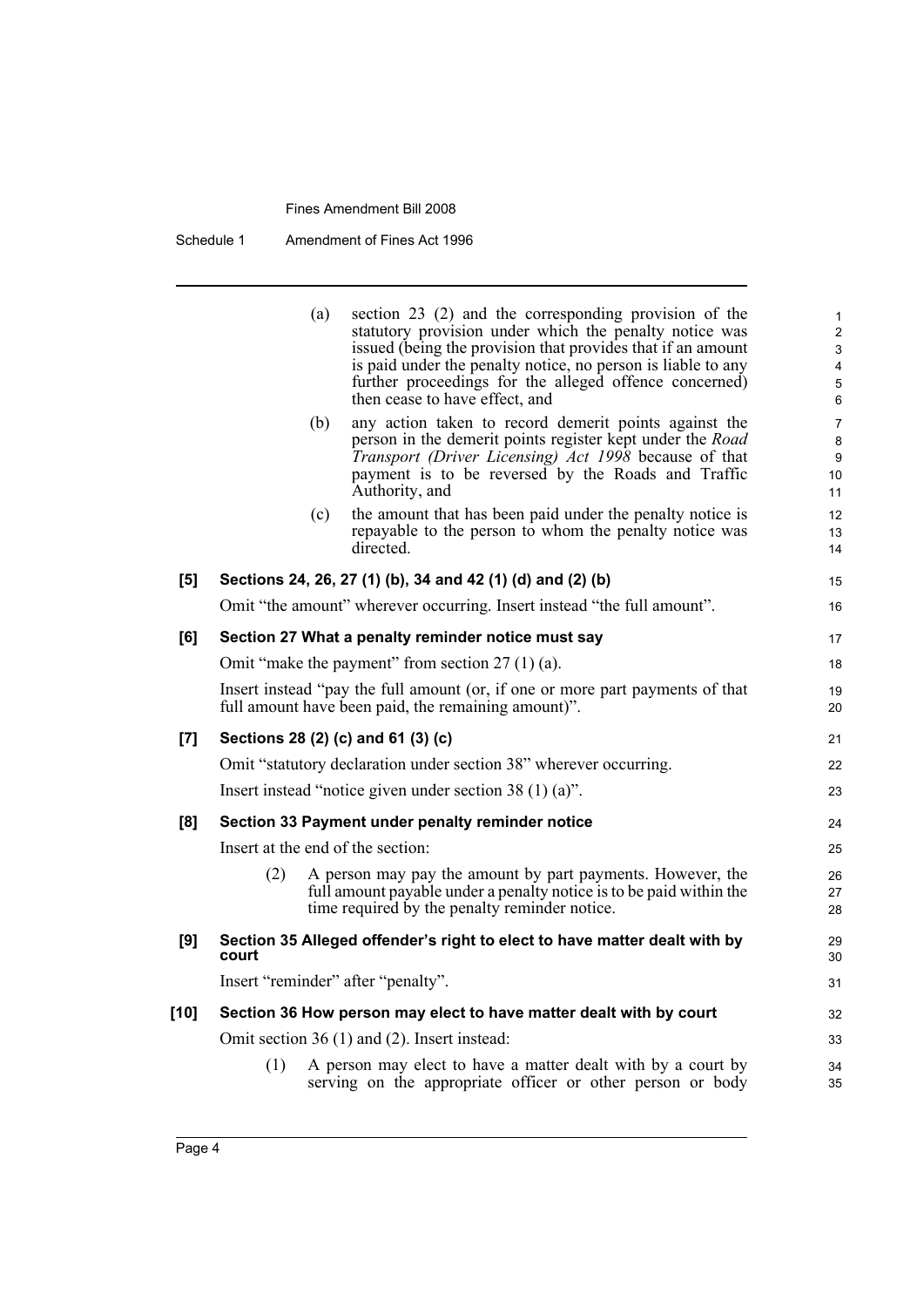Amendment of Fines Act 1996 Schedule 1

specified in the penalty reminder notice a written statement that the person so elects.

- (1A) Subject to subsection (2), a person may make such an election even if the whole or part of the amount payable under the penalty notice has been paid.
	- (2) The statement must be served within the following time periods:
		- (a) if no part of the amount payable under the penalty notice has been paid, on or before the due date specified in the penalty reminder notice for payment in relation to the offence concerned,
		- (b) if the whole or any part of that amount has been paid, not later than 90 days after the penalty notice was served.

#### **[11] Section 36 (5)**

Insert after section 36 (4):

- If a person elects under this section to have a matter dealt with by a court after any amount payable under the penalty notice has been paid:
	- (a) section 23 (2) and the corresponding provision of the statutory provision under which the penalty notice was issued (being the provision that provides that if an amount is paid under the penalty notice, no person is liable to any further proceedings for the alleged offence concerned) then cease to have effect, and
	- (b) any action taken to record demerit points against the person in the demerit points register kept under the *Road Transport (Driver Licensing) Act 1998* because of that payment is to be reversed by the Roads and Traffic Authority, and
	- (c) the amount that has been paid under the penalty notice is repayable to the person to whom the penalty notice was directed.

#### **[12] Section 38 Circumstances in which person issued with penalty reminder notice for vehicle or vessel offence is not liable to pay penalty**

Omit section 38 (1) (a) and (b). Insert instead:

(a) on or before the due date specified in the penalty reminder notice, gives notice in accordance with subsection (1A) of the name and address of some other person who was in charge of the vehicle or vessel concerned at all relevant times relating to the offence, or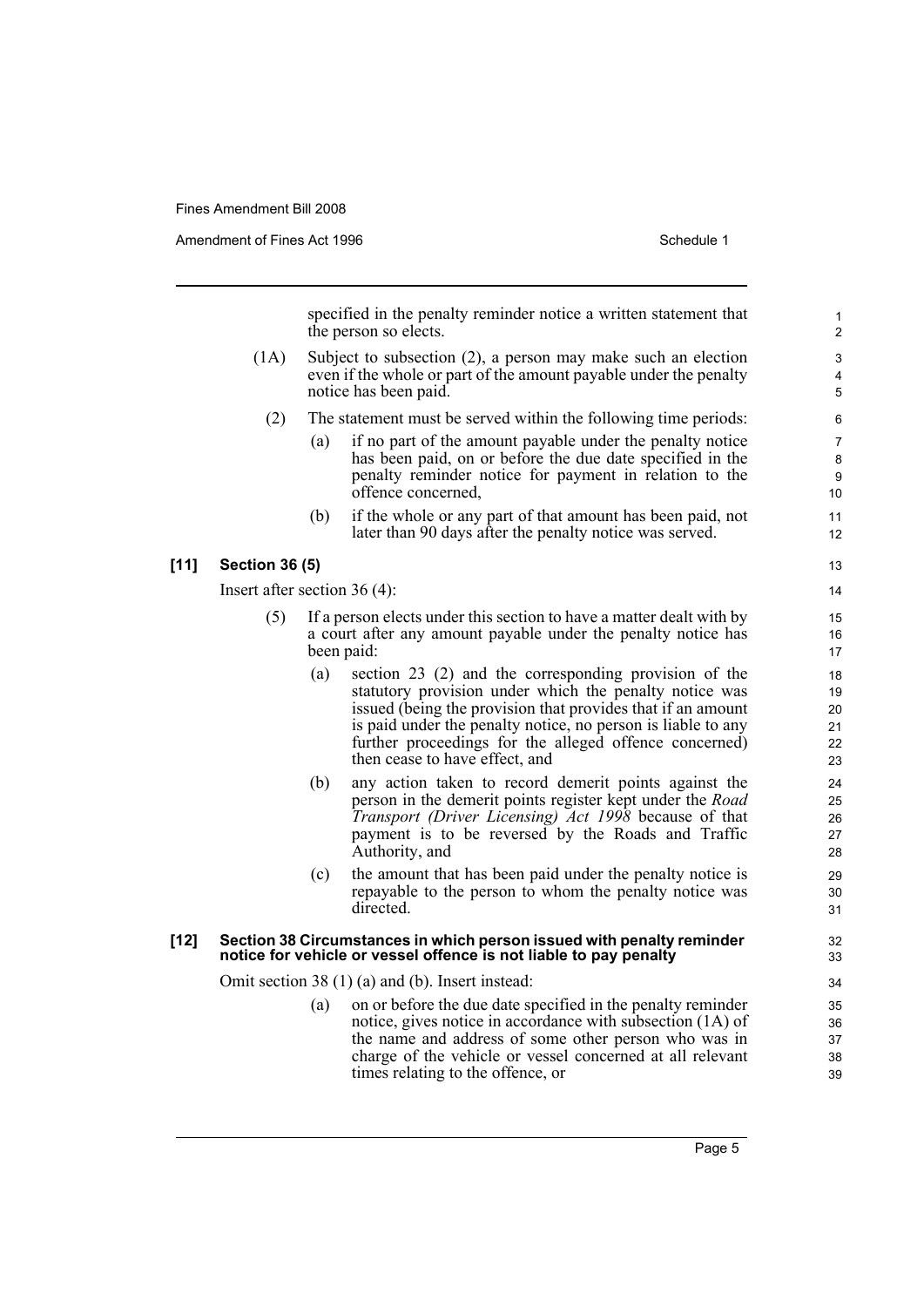Schedule 1 Amendment of Fines Act 1996

|        |                                | (b) | satisfies the appropriate officer for the penalty notice to<br>which the penalty reminder notice relates (or other person<br>or body specified in the penalty reminder notice) that the<br>person did not know and could not with reasonable<br>diligence have ascertained that name and address. | $\mathbf{1}$<br>$\overline{2}$<br>$\mathfrak{S}$<br>$\overline{\mathbf{4}}$<br>5 |
|--------|--------------------------------|-----|---------------------------------------------------------------------------------------------------------------------------------------------------------------------------------------------------------------------------------------------------------------------------------------------------|----------------------------------------------------------------------------------|
| [13]   | Section 38 (1A)                |     |                                                                                                                                                                                                                                                                                                   | 6                                                                                |
|        | Insert after section $38(1)$ : |     |                                                                                                                                                                                                                                                                                                   | $\overline{7}$                                                                   |
|        | (1A)                           |     | A notice for the purposes of subsection $(1)$ $(a)$ must:                                                                                                                                                                                                                                         | 8                                                                                |
|        |                                | (a) | be verified by statutory declaration, and                                                                                                                                                                                                                                                         | 9                                                                                |
|        |                                | (b) | be given to the appropriate officer for the penalty notice to<br>which the penalty reminder notice relates (or other person<br>or body specified in the penalty reminder notice).                                                                                                                 | 10<br>11<br>12                                                                   |
| $[14]$ | <b>Section 38 (2)</b>          |     |                                                                                                                                                                                                                                                                                                   | 13                                                                               |
|        |                                |     | Omit "statutory declaration under subsection (1)".                                                                                                                                                                                                                                                | 14                                                                               |
|        | declaration".                  |     | Insert instead "notice under subsection $(1)$ $(a)$ that is verified by statutory                                                                                                                                                                                                                 | 15<br>16                                                                         |
| [15]   | <b>Section 38 (3)</b>          |     |                                                                                                                                                                                                                                                                                                   | 17                                                                               |
|        |                                |     | Omit "statutory declaration" wherever occurring. Insert instead "notice".                                                                                                                                                                                                                         | 18                                                                               |
| [16]   | Section 38 (3A) and (3B)       |     |                                                                                                                                                                                                                                                                                                   | 19                                                                               |
|        | Insert after section $38(3)$ : |     |                                                                                                                                                                                                                                                                                                   | 20                                                                               |
|        | (3A)                           |     | A person must not, in a notice given under subsection $(1)$ $(a)$ ,<br>make a statement or provide information knowing that it is false<br>or misleading in a material particular.<br>Maximum penalty: 50 penalty units.                                                                          | 21<br>22<br>23<br>24                                                             |
|        | (3B)                           |     | If the same facts establish an offence under this section and an<br>offence under the <i>Oaths Act 1900</i> , the person is not liable to be<br>convicted of both offences.                                                                                                                       | 25<br>26<br>27                                                                   |
| [17]   | <b>Section 38 (4)</b>          |     |                                                                                                                                                                                                                                                                                                   | 28                                                                               |
|        |                                |     | Omit the definition of statutory declaration.                                                                                                                                                                                                                                                     | 29                                                                               |
|        |                                |     |                                                                                                                                                                                                                                                                                                   |                                                                                  |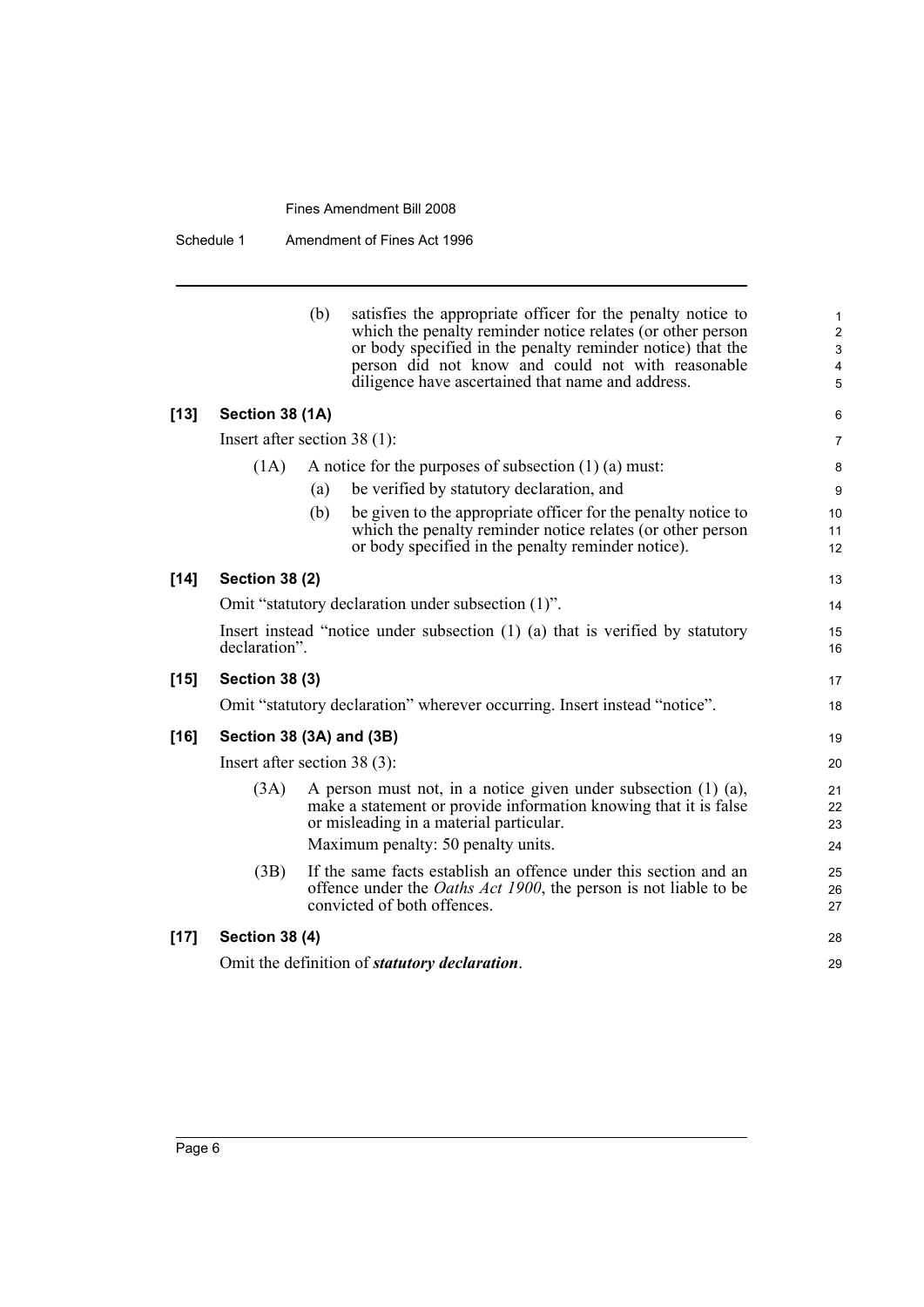Amendment of Fines Act 1996 Schedule 1

| $[18]$ | <b>Section 41</b>                  |                                                                                                                                                                                                                                                                                                                                                                                                                                                                                                                                                      | 1                                                  |
|--------|------------------------------------|------------------------------------------------------------------------------------------------------------------------------------------------------------------------------------------------------------------------------------------------------------------------------------------------------------------------------------------------------------------------------------------------------------------------------------------------------------------------------------------------------------------------------------------------------|----------------------------------------------------|
|        | Omit the section. Insert instead:  |                                                                                                                                                                                                                                                                                                                                                                                                                                                                                                                                                      | $\overline{c}$                                     |
|        | 41                                 | How are penalty notice enforcement orders made?                                                                                                                                                                                                                                                                                                                                                                                                                                                                                                      | 3                                                  |
|        |                                    | The State Debt Recovery Office may, on application by an<br>appropriate officer for a penalty notice or its own initiative, make<br>a penalty notice enforcement order.                                                                                                                                                                                                                                                                                                                                                                              | 4<br>5<br>6                                        |
| $[19]$ |                                    | Section 42 When a penalty notice enforcement order may be made                                                                                                                                                                                                                                                                                                                                                                                                                                                                                       | 7                                                  |
|        | $42(2)$ .                          | Insert "made by an appropriate officer" after "enforcement order" in section                                                                                                                                                                                                                                                                                                                                                                                                                                                                         | 8<br>9                                             |
| $[20]$ |                                    | Section 49 Determination of applications by State Debt Recovery Office                                                                                                                                                                                                                                                                                                                                                                                                                                                                               | 10                                                 |
|        |                                    | Omit "made" from section 49 (2) (a). Insert instead "served".                                                                                                                                                                                                                                                                                                                                                                                                                                                                                        | 11                                                 |
| $[21]$ | Section 49 (2) (a1)                |                                                                                                                                                                                                                                                                                                                                                                                                                                                                                                                                                      | 12                                                 |
|        | Insert after section 49 $(2)$ (a): |                                                                                                                                                                                                                                                                                                                                                                                                                                                                                                                                                      | 13                                                 |
|        | (a1)                               | the penalty reminder notice, or both the penalty notice and<br>the penalty reminder notice, in relation to a particular<br>offence were returned as being undelivered to its sender<br>after being sent to the person at the person's recently<br>reported address (within the meaning of section 126A) and<br>notice of the enforcement order was served on the person<br>at a different address, or                                                                                                                                                | 14<br>15<br>16<br>17<br>18<br>19<br>20             |
| $[22]$ | <b>Section 49 (8)</b>              |                                                                                                                                                                                                                                                                                                                                                                                                                                                                                                                                                      | 21                                                 |
|        | Insert after section 49 $(7)$ :    |                                                                                                                                                                                                                                                                                                                                                                                                                                                                                                                                                      | 22                                                 |
|        | (8)<br>both).                      | For the avoidance of doubt, the State Debt Recovery Office may<br>grant an application for annulment (and annul the penalty notice<br>enforcement order) on the ground that the person was not aware<br>that a penalty notice had been issued until the enforcement order<br>was served even if section 126A (1) permitted the issue and<br>service of a penalty reminder notice in relation to a particular<br>offence referred to in the enforcement order or section 126A (2)<br>permitted the making of the penalty notice enforcement order (or | 23<br>24<br>25<br>26<br>27<br>28<br>29<br>30<br>31 |
| $[23]$ | order annulled                     | Section 51 Proceedings for alleged offence if penalty notice enforcement                                                                                                                                                                                                                                                                                                                                                                                                                                                                             | 32<br>33                                           |
|        |                                    | Omit "fine enforcement order" from section 51 (1).                                                                                                                                                                                                                                                                                                                                                                                                                                                                                                   | 34                                                 |
|        |                                    | Insert instead "penalty notice enforcement order".                                                                                                                                                                                                                                                                                                                                                                                                                                                                                                   | 35                                                 |

Page 7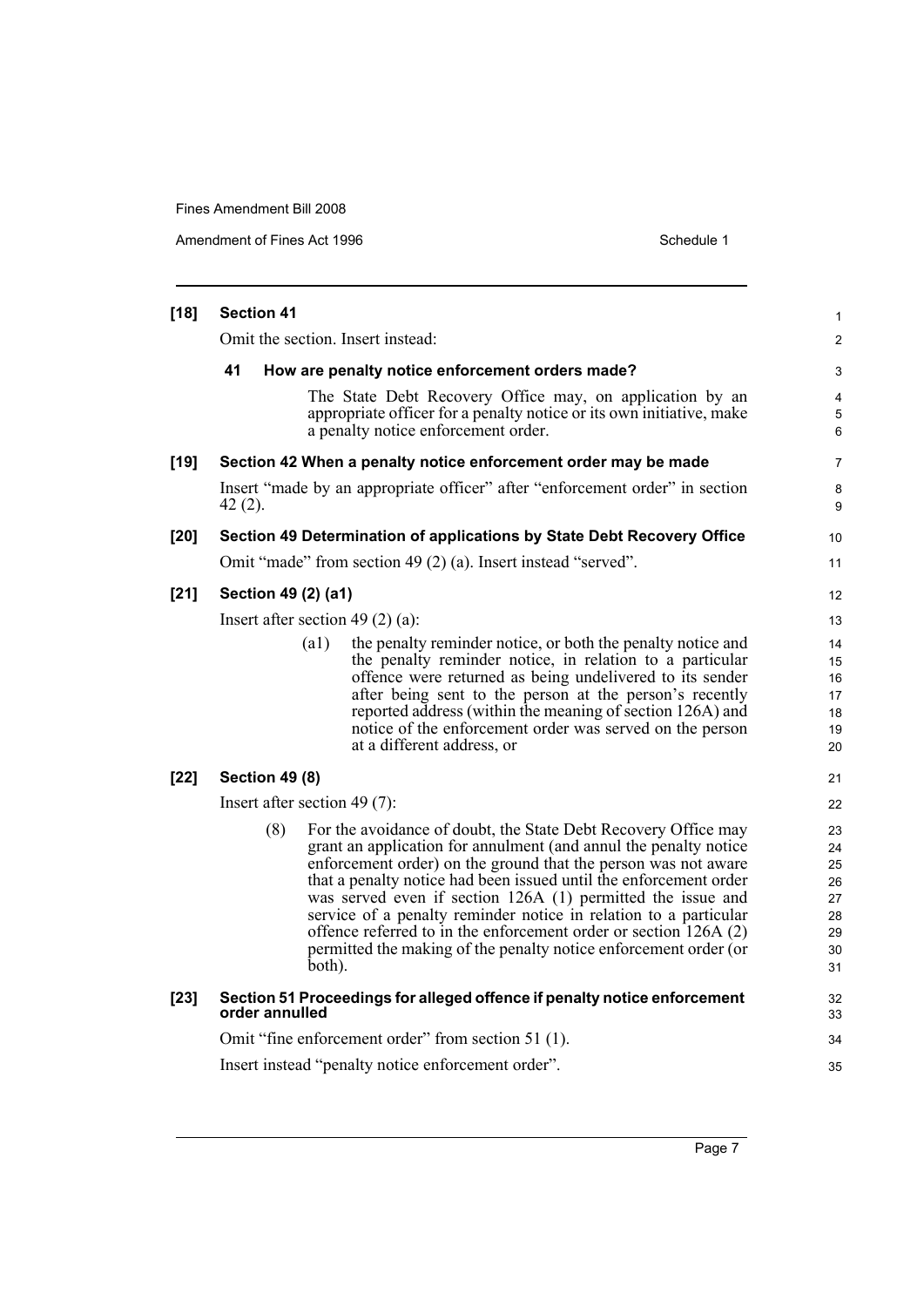Schedule 1 Amendment of Fines Act 1996

| [24]   | <b>Section 51 (4)</b>           |                                        |                                                                                                                                                                                                         | 1                          |  |
|--------|---------------------------------|----------------------------------------|---------------------------------------------------------------------------------------------------------------------------------------------------------------------------------------------------------|----------------------------|--|
|        |                                 | Omit the subsection. Insert instead:   |                                                                                                                                                                                                         | $\overline{2}$             |  |
|        | (4)                             | taken:                                 | For the purposes of hearing and determining the matter, a court<br>attendance notice in relation to each alleged offence to which the<br>annulment of the penalty notice enforcement order relates is   | 3<br>4<br>$\mathbf 5$<br>6 |  |
|        |                                 | (a)                                    | to have been filed when the penalty notice enforcement<br>order was made, and                                                                                                                           | $\overline{7}$<br>8        |  |
|        |                                 | (b)<br>notice.                         | to have been filed by the appropriate officer for the penalty                                                                                                                                           | 9<br>10                    |  |
| $[25]$ |                                 |                                        | Section 52 Provisions relating to annulment of enforcement orders                                                                                                                                       | 11                         |  |
|        | Omit section 52 $(2)$ .         |                                        |                                                                                                                                                                                                         | 12                         |  |
| $[26]$ |                                 | Section 100 Time to pay                |                                                                                                                                                                                                         | 13                         |  |
|        | Insert after section $100(4)$ : |                                        |                                                                                                                                                                                                         |                            |  |
|        | (4A)                            | initiative.                            | An order allowing further time to pay a fine may be amended or<br>revoked by a further order made on the application of the person<br>liable to pay the fine or on the State Debt Recovery Office's own | 15<br>16<br>17<br>18       |  |
| $[27]$ |                                 | <b>Section 114 Functions of Office</b> |                                                                                                                                                                                                         | 19                         |  |
|        |                                 |                                        | Omit section 114 (1A) (a). Insert instead:                                                                                                                                                              | 20                         |  |
|        |                                 | (a)                                    | may enter into arrangements with persons who issue<br>penalty notices, or on whose behalf penalty notices are<br>issued, for or with respect to such penalty notices,<br>including but not limited to:  | 21<br>22<br>23<br>24       |  |
|        |                                 | (i)                                    | amending such penalty notices to correct minor<br>errors, and                                                                                                                                           | 25<br>26                   |  |
|        |                                 | (ii)                                   | reviewing or withdrawing such penalty notices, and                                                                                                                                                      | 27                         |  |
|        |                                 | (iii)                                  | refunding amounts paid under such penalty notices,<br>and                                                                                                                                               | 28<br>29                   |  |
|        |                                 | (iv)                                   | the receipt, recovery and collection of amounts<br>payable under such penalty notices, and                                                                                                              | 30<br>31                   |  |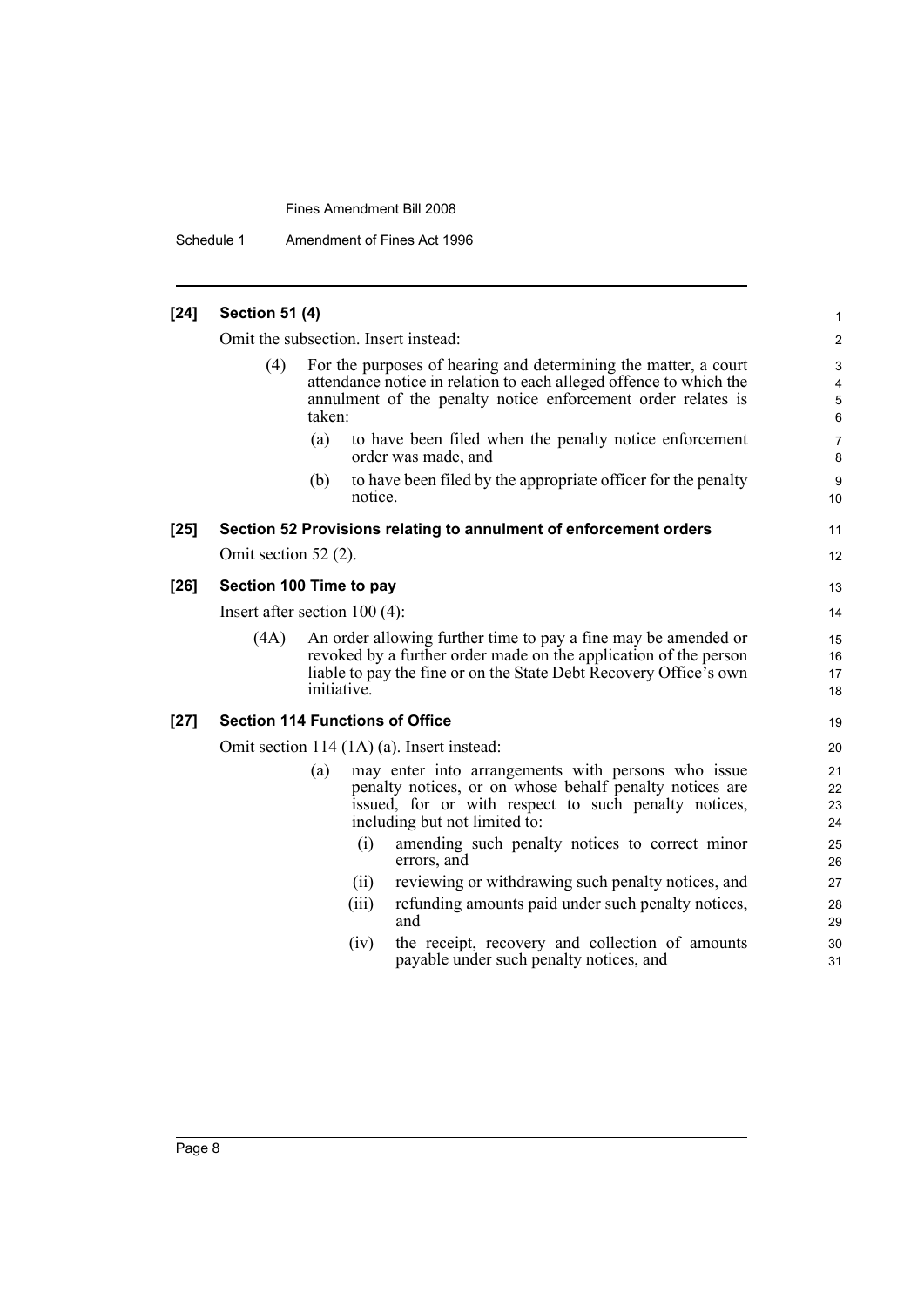Amendment of Fines Act 1996 Schedule 1

| $[28]$                    | <b>Section 116A</b>                                                                                                                                                                                                                                |                                  |      |      |                                                                                                                                                                                                                                                                                                                                                                                         | 1                                      |
|---------------------------|----------------------------------------------------------------------------------------------------------------------------------------------------------------------------------------------------------------------------------------------------|----------------------------------|------|------|-----------------------------------------------------------------------------------------------------------------------------------------------------------------------------------------------------------------------------------------------------------------------------------------------------------------------------------------------------------------------------------------|----------------------------------------|
| Insert after section 116: |                                                                                                                                                                                                                                                    |                                  |      |      |                                                                                                                                                                                                                                                                                                                                                                                         | 2                                      |
|                           | 116A                                                                                                                                                                                                                                               | <b>Delegation</b>                |      |      |                                                                                                                                                                                                                                                                                                                                                                                         | 3                                      |
|                           | The State Debt Recovery Office may delegate the exercise of any<br>function of the Office that is imposed by or under this Act to any<br>member of staff of the Office (except the Director of the Office),<br>other than the following functions: |                                  |      |      |                                                                                                                                                                                                                                                                                                                                                                                         |                                        |
|                           |                                                                                                                                                                                                                                                    |                                  | (a)  |      | this power of delegation,                                                                                                                                                                                                                                                                                                                                                               | 8                                      |
|                           |                                                                                                                                                                                                                                                    |                                  | (b)  |      | any function of the Office of making or issuing orders or<br>warrants under this Act.                                                                                                                                                                                                                                                                                                   | 9<br>10                                |
| $[29]$                    |                                                                                                                                                                                                                                                    |                                  |      |      | Section 117A Disclosure of information by State Debt Recovery Office                                                                                                                                                                                                                                                                                                                    | 11                                     |
|                           |                                                                                                                                                                                                                                                    |                                  |      |      | Insert after section $117A(1)(a)$ :                                                                                                                                                                                                                                                                                                                                                     | 12                                     |
|                           |                                                                                                                                                                                                                                                    |                                  | (a1) |      | to a tax officer (within the meaning of the Taxation<br>Administration Act 1996) for the purposes of the<br>administration or execution of a taxation law (within the<br>meaning of that Act), including for the purpose of any<br>legal proceedings arising out of a taxation law or a report<br>of any such proceedings, or                                                           | 13<br>14<br>15<br>16<br>17<br>18       |
|                           |                                                                                                                                                                                                                                                    |                                  | (a2) | (i)  | to a person engaged in the administration or execution of<br>the following laws for the purposes of the administration<br>or execution of those laws (including for the purpose of<br>any legal proceedings arising out of any of those laws or a<br>report of any such proceedings):<br>the First Home Owner Grant Act 2000 or a<br>corresponding law of another State or a Territory, | 19<br>20<br>21<br>22<br>23<br>24<br>25 |
|                           |                                                                                                                                                                                                                                                    |                                  |      | (ii) | the Unclaimed Money Act 1995, or                                                                                                                                                                                                                                                                                                                                                        | 26                                     |
| $[30]$                    |                                                                                                                                                                                                                                                    | Section 117A (3A)                |      |      |                                                                                                                                                                                                                                                                                                                                                                                         | 27                                     |
|                           |                                                                                                                                                                                                                                                    | Insert after section $117A(3)$ : |      |      |                                                                                                                                                                                                                                                                                                                                                                                         | 28                                     |
|                           |                                                                                                                                                                                                                                                    | (3A)                             |      |      | A tax officer who has obtained personal information under<br>subsection $(1)$ $(1)$ may disclose that information, in accordance<br>with section 82 of the Taxation Administration Act 1996, as if<br>that information had been obtained under or in relation to the<br>administration of a taxation law.                                                                               | 29<br>30<br>31<br>32<br>33             |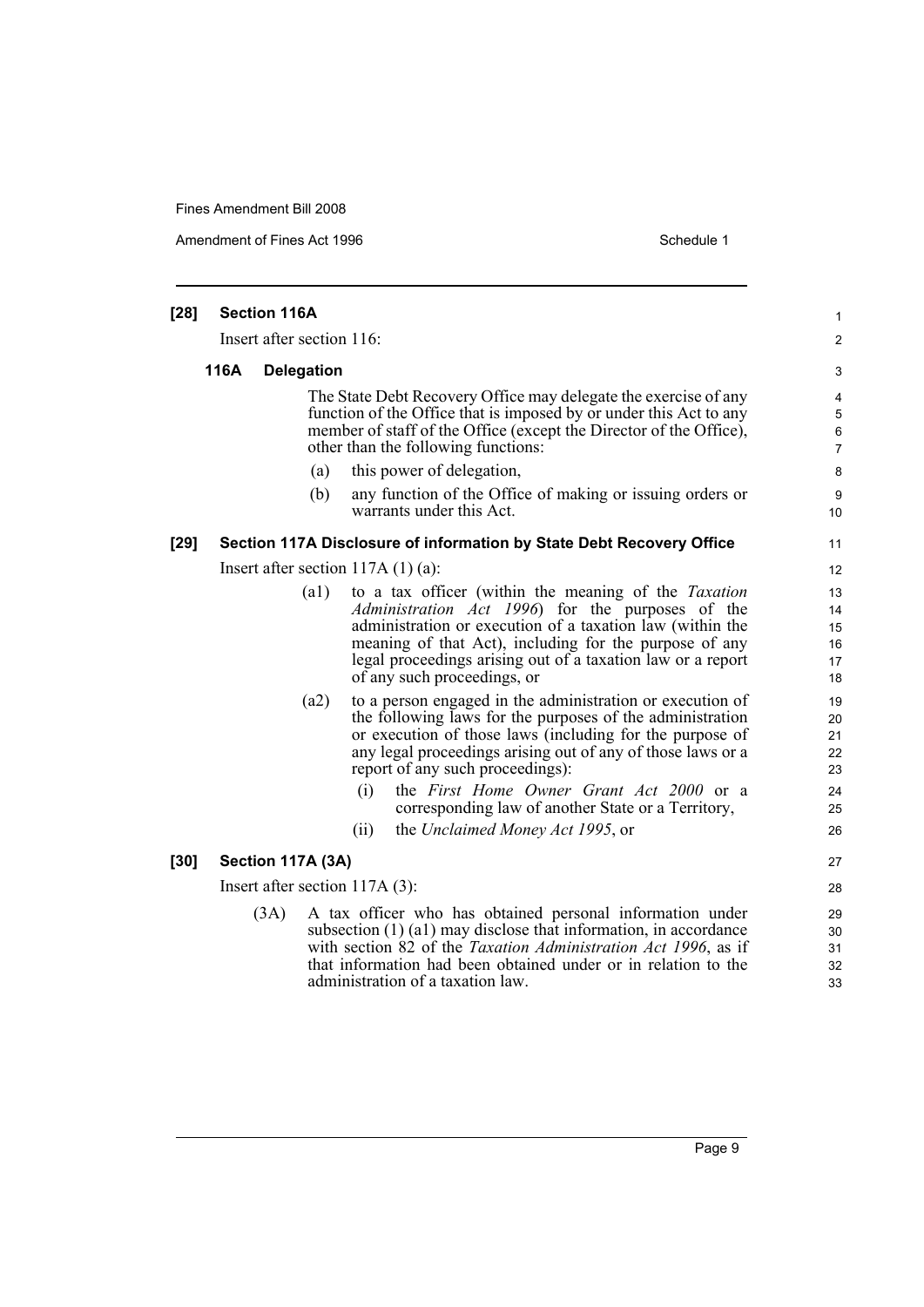Schedule 1 Amendment of Fines Act 1996

#### **[31] Section 126A**

Insert after section 126:

#### **126A Penalty notices and penalty reminder notices sent to recently reported address and returned to sender**

(1) Despite sections 25 and 26, a penalty reminder notice may be issued to and served on a person even if the penalty notice to which it relates was returned as being undelivered to its sender after being sent to the person at the person's recently reported address, unless the appropriate officer concerned has received some other evidence that the penalty notice was not served on the person.

1  $\mathfrak{p}$ 

- (2) Despite section 42 (1), a penalty notice enforcement order may be made in relation to an offence even if the penalty notice or a penalty reminder notice (or both) in relation to the offence was returned as being undelivered to its sender after being sent to the person at the person's recently reported address, unless the State Debt Recovery Office has received some other evidence that the penalty notice was not served on the person.
- (3) In this section, *recently reported address*, in relation to a penalty notice or penalty reminder notice sent to a person, means:
	- (a) if, at the time the offence concerned is alleged to have been committed:
		- (i) an address was duly supplied by the person to an appropriate officer in response to a request for that address, and
		- (ii) the person had a legal obligation to supply the address to that officer,

unless paragraph (b) applies—the address so supplied, or

- (b) if, after an address was supplied to an appropriate officer in accordance with paragraph (a), the records of the Roads and Traffic Authority in relation to a current driver licence or vehicle registration were altered to show a different address for the person—that address, or
- (c) in any other case—an address shown in the records of the Roads and Traffic Authority in relation to a current driver licence or vehicle registration as the address of the person.

**Note.** Before any enforcement action can be taken in relation to a penalty notice, notice of the relevant penalty notice enforcement order must be served on the person concerned: see sections 59, 65 and 71. The State Debt Recovery Office must annul a penalty notice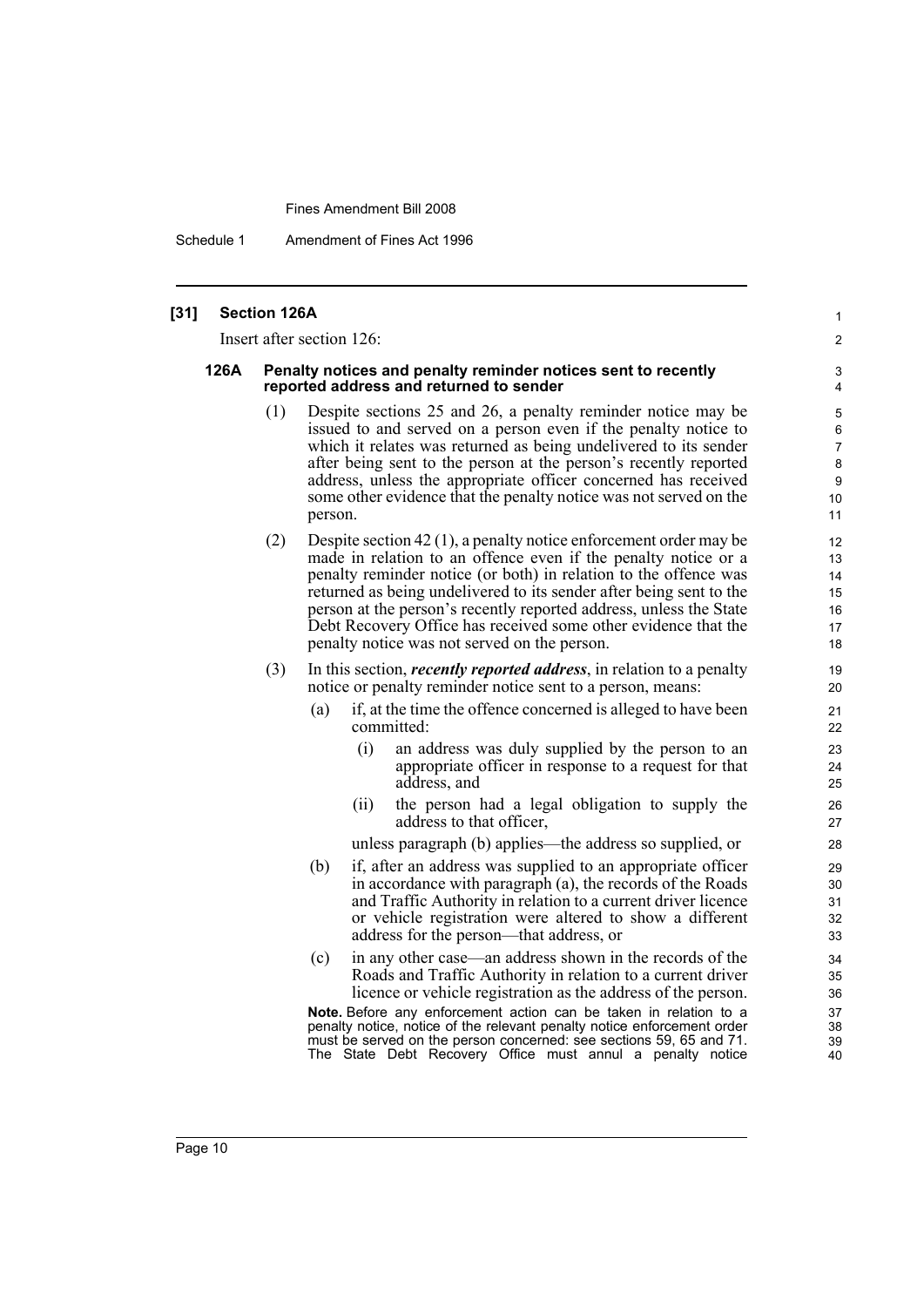Amendment of Fines Act 1996 Schedule 1

enforcement order if it is satisfied that the person concerned was not aware that a penalty notice had been issued until the enforcement order was served on the person: see section 49.

#### **[32] Schedule 3 Savings, transitional and other provisions**

Insert at the end of clause 1 (1):

*Fines Amendment Act 2008*